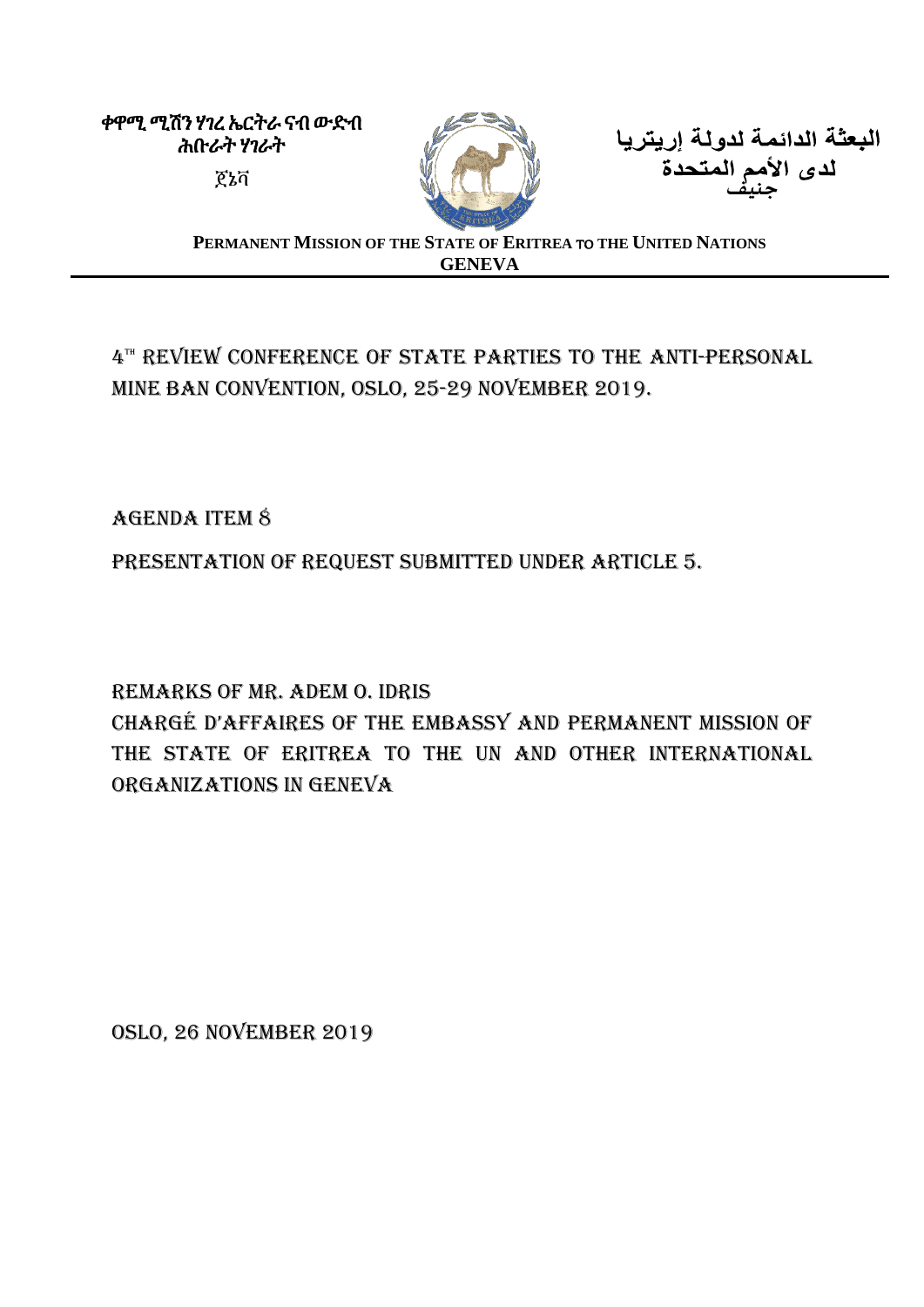Thank you, Mr. President, for giving me the floor.

At the onset, I would like to thank Norway for hosting such a successful conference and congratulate the newly elected vice chairs and the Secretary General for assuming the new responsibilities. I would like to pay tribute to the previous vice Chairs for a job well done. Special thanks also goes to the ISU for working closely with my country throughout the period and for their valuable contribution including in the preparation of this request that made today's discussion a reality.

I also would like to recall to a number of fruitful meetings we had with your excellency, the Chair of Article 5 Implementing Committee and the vice chairs.

Mr. President, distinguished heads of delegations, excellencies, ladies and gentlemen,

As the request has already been posted in the website, I will not repeat the same but to add the following remarks to put the request into a context.

As a matter of historical fact, Eritrea, unfortunately has gone through two protracted wars that could be characterized as the longest wars in Africa. The causalities in terms of martyrdom and disabilities of both combats exceed one hundred thousand. No doubt, many of them are victims of anti-personal mine. It goes without saying that the pain is shared by the strong bonded society at large.

The good news, however, is that the region is coming out of war and aggression as declared in the agreement between Eritrea and Ethiopia a year and 5 months ago. The historic rapprochement which set a new horizon of hope for peace, security and development in the region and will greatly contribute to mine free region.

Mr. President,

On reporting obligations in general, Eritrea has been gregariously engaged in treaty body reporting to meet its regional and international obligations. Nevertheless, reporting needs the necessary manpower, viable institutions and material resources. The kind of report under discussion for which my delegation is asking for extension also demands conducive security environment. During the period of the present request, the border area was heavily militarized and potentially contaminated sites were beyond the reach of the demining authority for all practical purposes.

Moreover, the Deming Authority which is responsible for preparing the request and undertake the necessary work is under review and is expected to be restructured to respond to future needs and challenges.